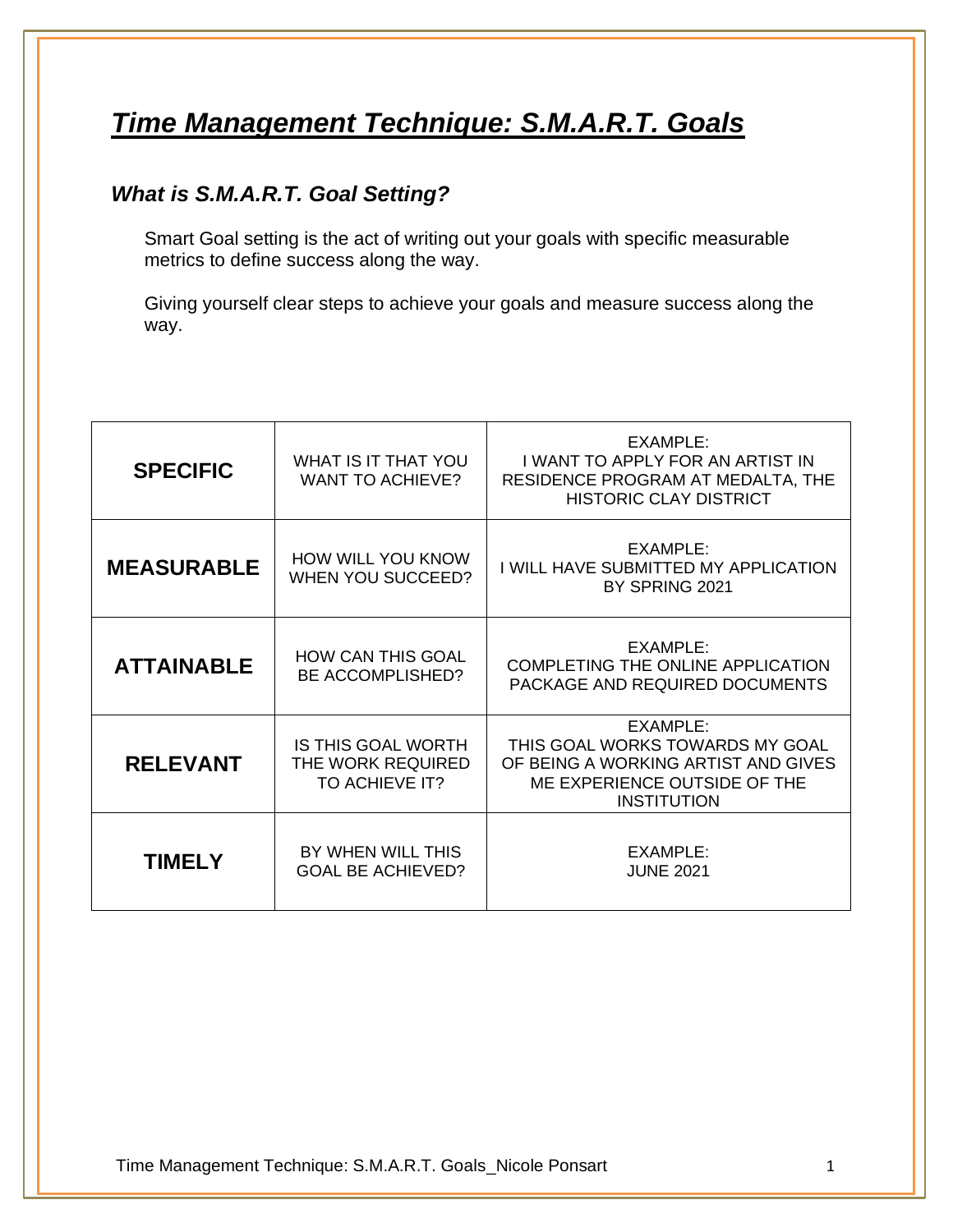## *Some sample S.M.A.R.T. Goals*

- **1. I want to grow my visibility as a visual artist by adding three professional group exhibitions to my CV by January of next year.**
- $\circ$  Determine how to host or organize a show at Emily Carr University and where to apply/register for that
- $\circ$  Source out two locations which could host a show outside of the University and determine what is required to host a show/organize a show at the location.
- $\circ$  Who would I show with? Where would it be? What would I show?

#### **2. I want to apply to 3 separate MFA programs by December of next year**

- o Research each prospective institution/program extensively
- $\circ$  Create a budget for each option (how much will it cost etc. to study there for the duration, find funding options etc.)
- $\circ$  Narrow down my list to my top three
- o Determine what is necessary and needed for each separate application and create check list to use while applying.

### 3. **I want to incorporate 30 minutes of physical activity into each day.**

- $\circ$  Find an area near my home with a walking path or green space
- o Research home exercises that will work for me
- o Reserve a section of my day for physical activity
- o Reflect on how I am feeling and consider ways to maintain motivation, whether that be listening to music or walking outdoors with a friend.



*Source: Mathew Fierke*